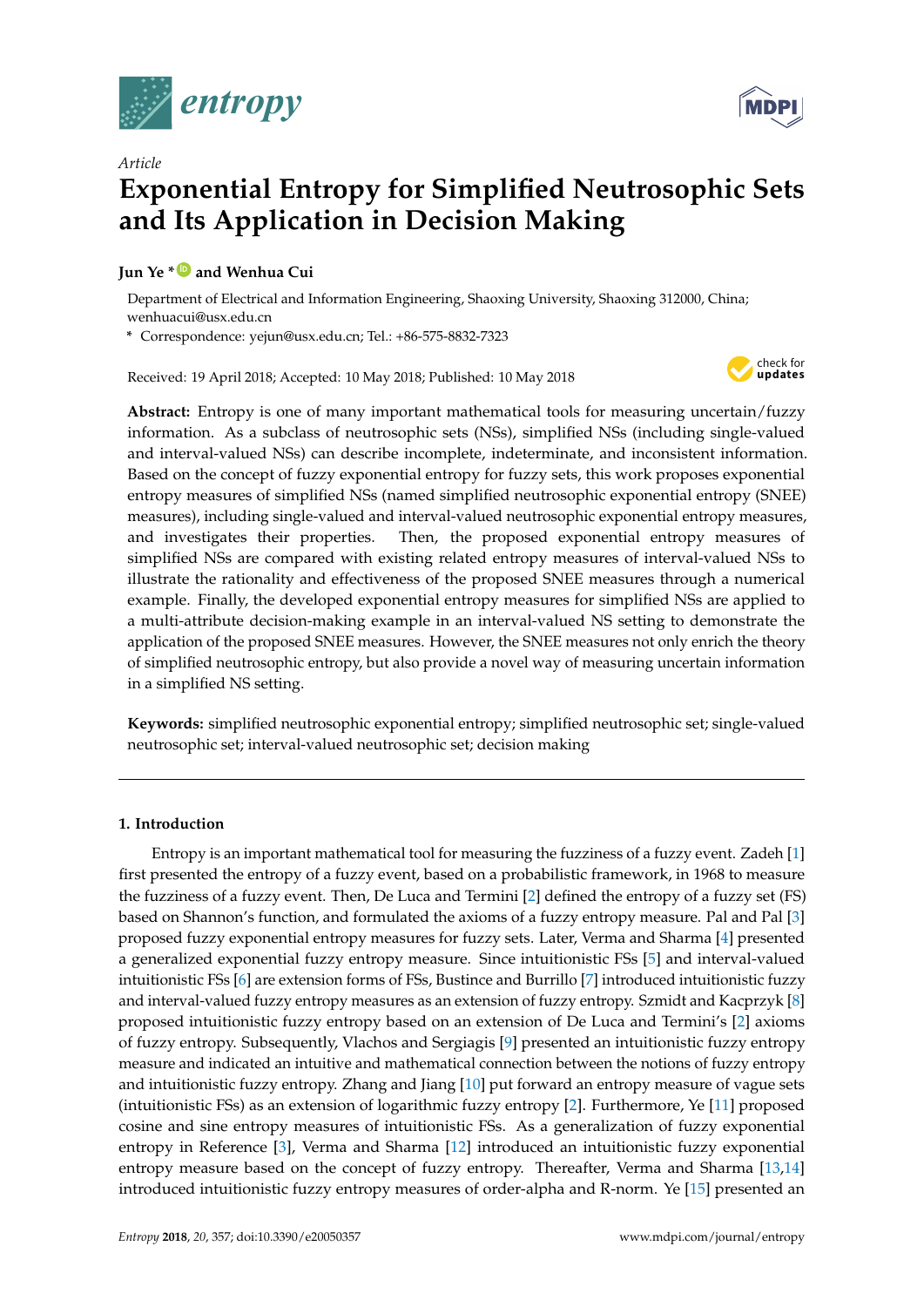entropy measure of interval-valued intuitionistic FSs. Wei et al. [\[16\]](#page-8-15) defined a similarity measure and entropy of interval-valued intuitionistic FSs, and revealed their relationship. Zhang et al. [\[17\]](#page-8-16) defined an axiom of interval-valued intuitionistic fuzzy distance-based entropy and some entropy measures for interval-valued intuitionistic FSs, along with their relationship, based on inclusion measures, and similarity measures of interval-valued intuitionistic FSs.

Since there is incomplete, indeterminate, and inconsistent information in the real world, Smaradache [\[18\]](#page-8-17) presented the concept of the neutrosophic set (NS), which is described independently by truth, falsity, and indeterminacy membership functions defined in real standard [0, 1] or non-standard ]−0, 1<sup>+</sup> [ intervals. For convenient engineering applications of NSs, some researchers constrained the membership functions of truth, falsity, and indeterminacy in a real standard interval [0, 1], and defined single-valued NSs [\[19\]](#page-9-0), interval-valued NSs [\[20\]](#page-9-1), and simplified NSs (containing single-valued and interval-valued NSs) [\[21\]](#page-9-2) as subclasses of NSs, which generalize intuitionistic FSs and interval-valued intuitionistic FSs. As a generalization of intuitionistic fuzzy entropy and similarity measures, Majumder and Samanta [\[22\]](#page-9-3) developed some similarity measures and an entropy measure for single-valued NSs. Aydoğdu [\[23\]](#page-9-4) then proposed entropy and similarity measures of interval-valued NSs, and indicated their relationship. Ye and Du [\[24\]](#page-9-5) defined distances, similarity measures, and entropy for interval-valued NSs, and indicated their relationship.

However, there is no study on exponential entropy measures for simplified NSs (single-valued and interval-valued NSs) in existing literature. Motivated by exponential entropy measures of FSs, this paper attempts to present exponential entropy measures of simplified NSs (named simplified neutrosophic exponential entropy (SNEE) measures), including single-valued and interval-valued neutrosophic exponential entropy measures and their application in decision making. In order to do so, the paper is organized as follows: Section [2](#page-1-0) briefly describes some basic concepts related to simplified NS theory. In Section [3,](#page-2-0) SNEE measures are proposed, including single-valued neutrosophic exponential entropy and interval-valued neutrosophic exponential entropy measures, which satisfy the axiomatic requirements [\[24\]](#page-9-5), and then, some mathematical properties of the proposed exponential entropy measures are investigated. Section [4](#page-5-0) gives a comparison of various entropy measures of interval-valued NSs introduced in References [\[23,](#page-9-4)[24\]](#page-9-5) through a numerical example, to show the effectiveness of the proposed exponential entropy. In Section [5,](#page-6-0) the proposed SNEE measures are applied to an actual example of decision making in an interval-valued NS environment. Section [6](#page-8-18) contains the conclusions of this study and future work.

#### <span id="page-1-0"></span>**2. Preliminaries of Simplified Neutrosophic Sets**

In 2014, Ye [\[21\]](#page-9-2) presented the concept of simplified NSs, including single-valued and interval-valued NSs, as a subclass of NSs, in order to be conveniently applied in science and engineering fields. A simplified NS, S, is defined as  $S = \{ \langle x_j, T_S(x_j), I_S(x_j), F_S(x_j) \rangle \mid x_j \in X \}$  in a universal set,  $X = \{x_1, x_2, \dots, x_n\}$ , which is described independently by  $T_S(x_j)$ ,  $I_S(x_j)$ ,  $F_S(x_j) \in [0, 1]$  for a single-valued NS and  $T_S(x_j) = [T_S^L(x_j), T_S^U(x_j)], I_S(x_j) = [I_S^L(x_j), I_S^U(x_j)], F_S(x_j) = [F_S^L(x_j), F_S^U(x_j)] \subseteq [0, 1]$  for an interval-valued NS, satisfying the conditions  $0 \le T_S(x_j) + I_S(x_j) + F_S(x_j) \le 1$  for a single-valued NS and  $0 \leq T_S^U(x_j) + I_S^U(x_j) + F_S^U(x_j) \leq 1$  for an interval-valued NS.

Let SNS(*X*) denote the family of all simplified NSs in the universe set,  $X = \{x_1, x_2, \ldots, x_n\}$ , and set  $N, S \in SNS(X)$  as  $N = \{ \langle x_j, T_N(x_j), I_N(x_j), F_N(x_j) \rangle \mid x_j \in X \}$  and  $S = \{ \langle x_j, T_S(x_j), I_S(x_j), F_S(x_j) \rangle \mid x_j \in X \}$ . Then, some operations of simplified NSs can be defined as follows [\[21,](#page-9-2)[25\]](#page-9-6):

- 1.  $N \subseteq S$  if and only if  $T_N(x_j) \le T_S(x_j)$ ,  $I_N(x_j) \ge I_S(x_j)$ , and  $F_N(x_j) \ge F_S(x_j)$  for single-valued NSs, and  $T_N^L(x_j) \leq T_S^L(x_j)$ ,  $T_N^U(x_j) \leq T_S^U(x_j)$ ,  $I_N^L(x_j) \geq I_S^L(x_j)$ ,  $I_N^U(x_j) \geq I_S^U(x_j)$ ,  $F_N^L(x_j) \geq F_S^L(x_j)$ , and  $F_N^U(x_j) \geq F_S^U(x_j)$  for interval-valued NSs, and  $x_j \in X$ ;
- 2. *N* = *S* if and only if  $N \subset S$  and  $S \subset N$ ;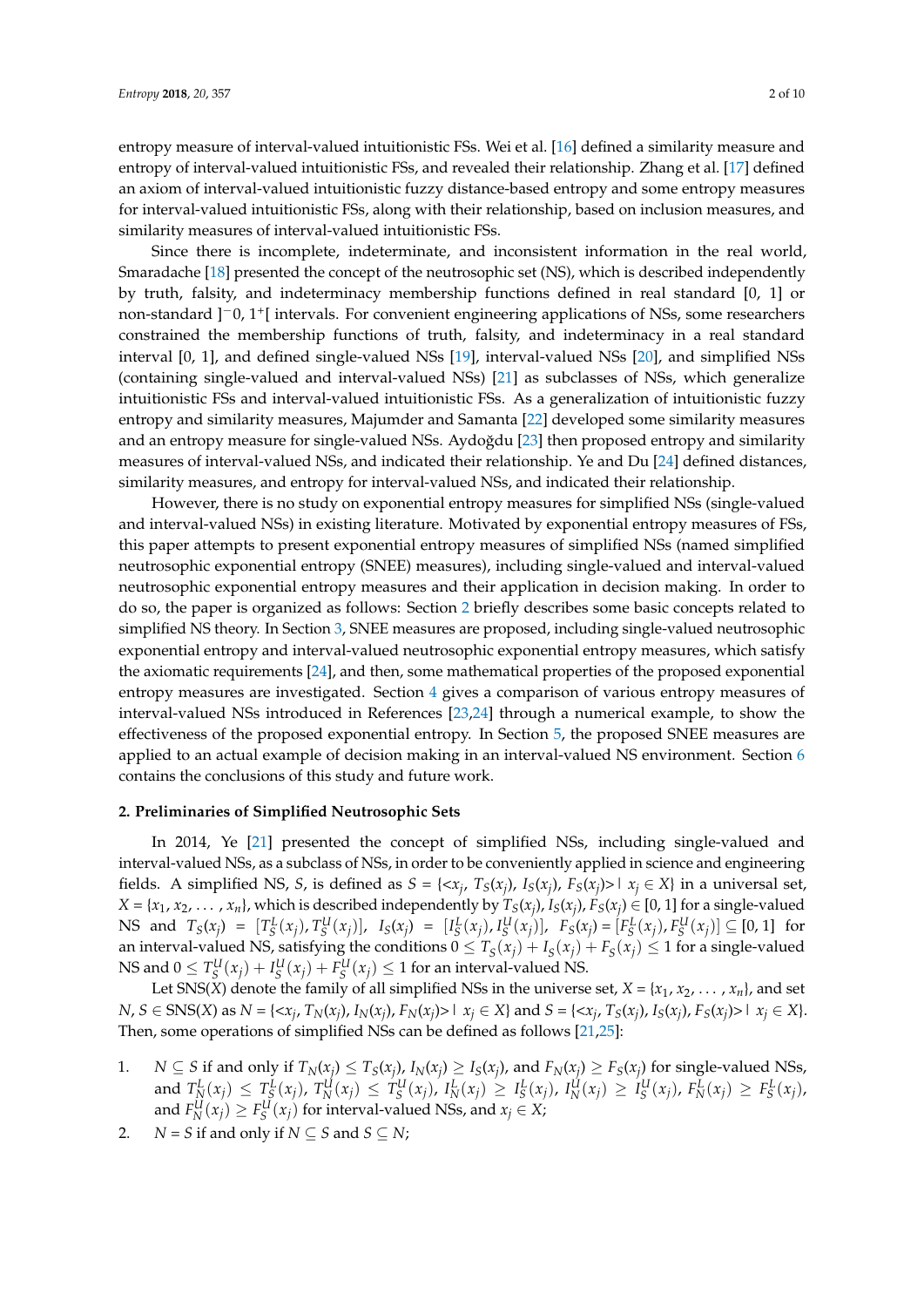3. *S*  $c = \{ \langle x_j, F_S(x_j), 1 - I_S(x_j), T_S(x_j) \rangle \mid x_j \in X \}$  for the complement of the single-valued NS, *S*, and  $S^c = \{ \langle x_j, [F_S^L(x_j), F_S^U(x_j)], [1 - I_S^U(x_j), 1 - I_S^L(x_j)], [T_S^L(x_j), T_S^U(x_j)] > |x_j \in X \}$  for the complement of the interval-valued NS, *S*;

4. 
$$
N \cup S = \left\{ \langle x_j, T_N(x_j) \lor T_S(x_j), I_N(x_j) \land I_S(x_j), F_N(x_j) \land F_S(x_j) \rangle | x_j \in X \right\} \text{ for single-valued}
$$
  
\nNSS, and 
$$
N \cup S = \left\{ \begin{array}{c} \langle x_j, [T_N^L(x_j) \lor T_S^L(x_j), T_N^U(x_j) \lor T_S^L(x_j)], \\ [I_N^L(x_j) \land I_S^L(x_j), I_N^U(x_j) \land I_S^U(x_j)] \rangle \\ [F_N^L(x_j) \land F_S^L(x_j), F_N^U(x_j) \land F_S^U(x_j)] \rangle | x_j \in X \end{array} \right\} \text{ for interval-valued NSs};
$$

5. 
$$
N \cap S = \left\{ \langle x_j, T_N(x_j) \land T_S(x_j), I_N(x_j) \lor I_S(x_j), F_N(x_j) \lor F_S(x_j) \rangle | x_j \in X \right\} \text{ for single-valued}
$$
  
\nNSS, and 
$$
N \cap S = \left\{ \begin{array}{c} \langle x_j, [T_N^L(x_j) \land T_S^L(x_j), T_N^U(x_j) \land T_S^U(x_j)] \rangle \\ [I_N^L(x_j) \lor I_S^L(x_j), I_N^U(x_j) \lor I_S^U(x_j)] \rangle \end{array} \right\}
$$
 for interval-valued NSs;

6. 
$$
N \oplus S = \left\{ \langle x_j, T_N(x_j) + T_S(x_j) - T_N(x_j) T_S(x_j), I_N(x_j) \rangle | x_j \in X \right\}
$$
 for interval values 185,   
6.  $N \oplus S = \left\{ \langle x_j, T_N(x_j) + T_S(x_j) - T_N(x_j) T_S(x_j), I_N(x_j) I_S(x_j), F_N(x_j) F_S(x_j) \rangle | x_j \in X \right\}$  for

single-valued NSs, and *N* ⊕ *S* = (\* *<sup>x</sup><sup>j</sup>* , [*T L N* (*xj*) + *<sup>T</sup> L S* (*xj*) − *T L N* (*xj*)*T L S* (*xj*), *T U N* (*xj*) + *<sup>T</sup> U S* (*xj*) − *T U N* (*xj*)*T U S* (*xj*)], [*I L N* (*xj*)*I L S* (*xj*), *I U N* (*xj*)*I U S* (*xj*)], [*F L N* (*xj*)*F L S* (*xj*), *F U N* (*xj*)*F U S* (*xj*)] <sup>+</sup> |*x<sup>j</sup>* ∈ *X* ) for interval-valued NSs; + )

7. 
$$
N \otimes S = \left\{ \left\langle \begin{array}{c} x_j, T_N(x_j)T_S(x_j), I_N(x_j) + I_S(x_j) - I_N(x_j)I_S(x_j), \\ F_N(x_j) + F_S(x_j) - F_N(x_j)F_S(x_j), \end{array} \right\rangle | x_j \in X \right\} \text{ for single-valued NSs,}
$$
  
and 
$$
N \otimes S = \left\{ \left\langle \begin{array}{c} x_j, [T_N^L(x_j)T_S^L(x_j), T_N^U(x_j)T_N^U(x_j)] , [I_N^L(x_j) + I_S^L(x_j) - I_N^L(x_j)I_S^L(x_j), \\ I_N^U(x_j) + I_S^U(x_j) - I_N^U(x_j)I_S^U(x_j)] , [F_N^L(x_j) + F_S^L(x_j) - F_N^L(x_j)F_S^L(x_j), \end{array} \right\rangle | x_j \in X \right\}
$$

for interval-valued NSs;

8. 
$$
\delta S = \left\{ \left\langle x_j, 1 - \left(1 - T_S(x_j)\right)^{\delta}, I_S^{\delta}(x_j), F_S^{\delta}(x_j) \right\rangle | x_j \in X \right\} \text{ for the single-valued NS, } S \text{, and } \delta > 0 \text{, and}
$$
\n
$$
\delta S = \left\{ \left\langle \begin{array}{c} x_j, \left[1 - \left(1 - T_S^L(x_j)\right)^{\delta}, 1 - \left(1 - T_S^U(x_j)\right)^{\delta} \right], \\ \left[\left(I_S^L(x_j)\right)^{\delta}, \left(I_S^U(x_j)\right)^{\delta}, \left[\left(F_S^L(x_j)\right)^{\delta}, \left(F_S^U(x_j)\right)^{\delta}\right] \end{array} \right\rangle | x_j \in X \right\} \text{ for the interval-valued NS, } S \text{, and } \delta > 0;
$$
\nand  $\delta > 0$ ;

9. 
$$
S^{\delta} = \left\{ \left\langle x_j, T_S^{\delta}(x_j), 1 - (1 - I_S(x_j))^{\delta}, 1 - (1 - F_S(x_j))^{\delta} \right\rangle | x_j \in X \right\} \text{ for the single-valued NS, S, and}
$$

$$
\delta > 0, \text{ and } S^{\delta} = \left\{ \left\langle x_j, \left[ (T_S^L(x_j))^{\delta}, (T_S^U(x_j))^{\delta} \right], \left[ 1 - (1 - I_S^L(x_j))^{\delta}, 1 - (1 - I_S^U(x_j))^{\delta} \right], \right\rangle | x_j \in X \right\}
$$
  
for the interval-valued NS, S, and  $\delta > 0$ .

## <span id="page-2-0"></span>**3. Simplified Neutrosophic Exponential Entropy**

For a fuzzy set,  $A = \{x_j, T_A(x_j) | x_j \in X\}$ , in a universal set,  $X = \{x_1, x_2, \dots, x_n\}$ , Pal and Pal [\[3\]](#page-8-2) introduced fuzzy exponential entropy for *A*:

$$
H(A) = \frac{1}{n(\sqrt{e}-1)} \sum_{j=1}^{n} \Big[ T_A(x_j) e^{(1-T_A(x_j))} + (1-T_A(x_j)) e^{T_A(x_j)} - 1 \Big].
$$

Based on the extension of fuzzy exponential entropy, we can propose SNEE for a simplified NS.

**Definition 1.** Let  $S = \{ \langle x_j, T_S(x_j), I_S(x_j), F_S(x_j) \rangle \mid x_j \in X \}$  be a simplified NS in a universal set  $X = \{x_1, x_2, \ldots, x_n\}$ . Then, the SNEE measure of S is defined as the following two forms:

$$
Y_1(S) = \frac{1}{3n(\sqrt{e}-1)} \sum_{j=1}^n \begin{bmatrix} T_S(x_j)e^{(1-T_S(x_j))} + (1-T_S(x_j))e^{T_S(x_j)} - 1\\ +I_S(x_j)e^{(1-I_S(x_j))} + (1-I_S(x_j))e^{I_S(x_j)} - 1\\ +F_S(x_j)e^{(1-F_S(x_j))} + (1-F_S(x_j))e^{F_S(x_j)} - 1 \end{bmatrix}
$$
 for the single-valued NS, S, (1)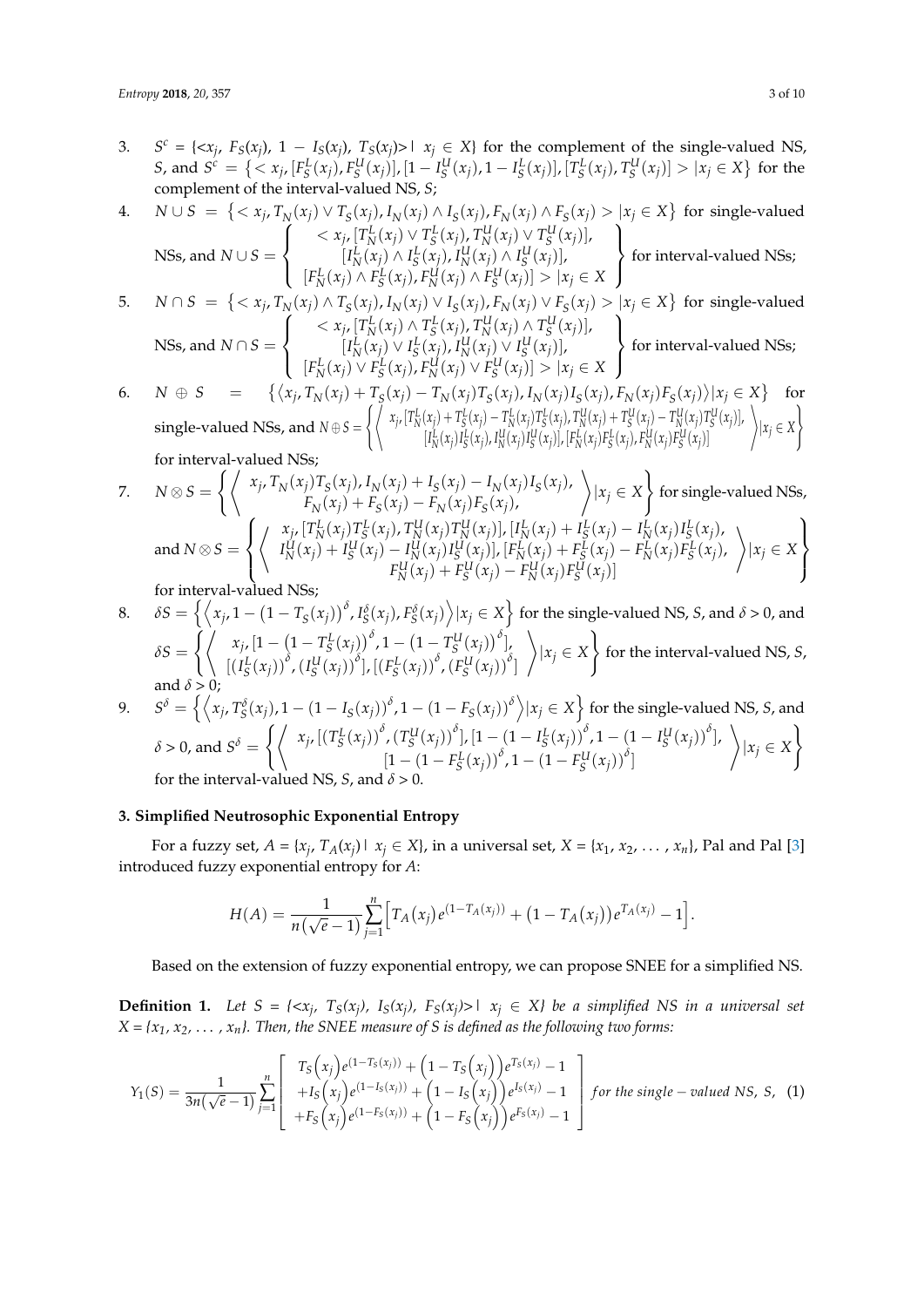$$
Y_2(S) = \frac{1}{6n(\sqrt{e}-1)} \sum_{j=1}^n \begin{bmatrix} T_S^L(x_j)e^{(1-T_S^L(x_j))} + (1-T_S^L(x_j))e^{T_S^L(x_j)} - 1 \\ +I_S^L(x_j)e^{(1-I_S^L(x_j))} + (1-I_S^L(x_j))e^{I_S^L(x_j)} - 1 \\ +F_S^L(x_j)e^{(1-T_S^L(x_j))} + (1-F_S^L(x_j))e^{F_S^L(x_j)} - 1 \\ +T_S^L(x_j)e^{(1-T_S^L(x_j))} + (1-T_S^L(x_j))e^{T_S^L(x_j)} - 1 \\ +I_S^L(x_j)e^{(1-I_S^L(x_j))} + (1-I_S^L(x_j))e^{I_S^L(x_j)} - 1 \\ +F_S^L(x_j)e^{(1-I_S^L(x_j))} + (1-F_S^L(x_j))e^{F_S^L(x_j)} - 1 \end{bmatrix} \text{ for the interval } - \text{ valued NS, S.}
$$
 (2)

*Corresponding to an axiomatic definition of an entropy measure for interval-valued NSs introduced by Ye and Du [\[3\]](#page-8-2), the exponential entropy measure of a simplified NS can be given by the following theorem.*

**Theorem 1.** *For any S*  $\in$  *SNS(X), Y<sub>k</sub>(S) for k* = 1, 2 *is the SNEE measure of the simplified NS, S, which satisfies the following properties, (P1)–(P4):*

- $(P1)$   $Y_k(S) = 0$  if S is a crisp set;
- *(P2) Y<sup>k</sup> (S) = 1 if and only if S = A = {<x<sup>j</sup> , [0.5, 0.5], [0.5, 0.5], [0.5, 0.5]>|x<sup>j</sup>* ∈ *X} for interval-valued NSs, or*  $S = A = \{ \langle x_j, 0.5, 0.5, 0.5 \rangle \mid x_j \in X \}$  for single-valued NSs;
- *(P3)* If the closer a simplified NS, S, is to A than P, the fuzzier S is than P, then  $Y_k(P) \le Y_k(S)$  for  $P \in SNS(X)$ ;
- *(P4)*  $Y_k(S) = Y_k(S^c)$  *if*  $S^c$  *is the complement of S.*

**Proof.** (P1) If *S* is a crisp set, i.e.,  $S = \{ \langle x_j, 1, 0, 0 \rangle | x_j \in X \}$  or  $S = \{ \langle x_j, 0, 0, 1 \rangle | x_j \in X \}$  for a single-valued NS, *S*, ∈ SNS(*X*) and  $x_j$  ∈ *X*, and *S* = {<*x*<sub>*j*</sub>, [1, 1], [0, 0], [0, 0]> | *x*<sub>*j*</sub> ∈ *X*} or *S* = {<*x*<sub>*j*</sub>, [0, 0], [0, 0], [1, 1]> | *x*<sub>*j*</sub> ∈ *X*} for an interval-valued NS, *S*, ∈ SNS(*X*) and *x*<sub>*j*</sub> ∈ *X*, by using Equation (1) for  $S = \{ \langle x_j, 1, 0, 0 \rangle \mid x_j \in X \}$  or  $S = \{ \langle x_j, 0, 0, 1 \rangle \mid x_j \in X \}$ , we have the following results:

$$
Y_1(S) = \frac{1}{3n(\sqrt{e}-1)} \sum_{j=1}^n \begin{bmatrix} T_S(x_j)e^{(1-T_S(x_j))} + (1-T_S(x_j))e^{T_S(x_j)} - 1 \ H_S(x_j)e^{(1-I_S(x_j))} + (1-I_S(x_j))e^{I_S(x_j)} - 1 \ H_S(x_j)e^{(1-I_S(x_j))} + (1-I_S(x_j))e^{I_S(x_j)} - 1 \ H_S(x_j)e^{(1-I_S(x_j))} + (1-I_S(x_j))e^{I_S(x_j)} - 1 \end{bmatrix} = \frac{1}{3n(\sqrt{e}-1)} \sum_{j=1}^n \begin{bmatrix} e^{(1-1)} + (1-1)e - 1 \ H_O + (1-0)e^0 - 1 \ H_O - (1-0)e^0 - 1 \ H_O - (1-0)e^0 - 1 \end{bmatrix} = 0
$$

or

$$
Y_1(S) = \frac{1}{3n(\sqrt{e}-1)} \sum_{j=1}^n \begin{bmatrix} T_S(x_j)e^{(1-T_S(x_j))} + (1-T_S(x_j))e^{T_S(x_j)} - 1 \ H_S(x_j)e^{(1-I_S(x_j))} + (1-I_S(x_j))e^{I_S(x_j)} - 1 \ H_S(x_j)e^{(1-I_S(x_j))} + (1-I_S(x_j))e^{I_S(x_j)} - 1 \ H_S(x_j)e^{(1-I_S(x_j))} + (1-I_S(x_j))e^{I_S(x_j)} - 1 \end{bmatrix} = \frac{1}{3n(\sqrt{e}-1)} \sum_{j=1}^n \begin{bmatrix} 0e^{(1-0)} + (1-0)e^0 - 1 \ H_e(-1) + (1-0)e^0 - 1 \ H_e(-1) + (1-1)e^0 - 1 \ H_e(-1) + (1-1)e^0 - 1 \end{bmatrix} = 0,
$$

and then by using Equation (2) for  $S = \{ \langle x_j, [1, 1], [0, 0], [0, 0] \rangle \mid x_j \in X \}$  or  $S = \{ \langle x_j, [0, 0], [0, 0], [1, 1] \rangle \mid x_j \in X \}$ , we have the following results:

$$
Y_2(S) = \frac{1}{6n(\sqrt{e}-1)} \sum_{j=1}^n \begin{bmatrix} T_S^L(x_j)e^{(1-T_S^L(x_j))} + (1-T_S^L(x_j))e^{T_S^L(x_j)} - 1 \\ +T_S^L(x_j)e^{(1-T_S^L(x_j))} + (1-T_S^L(x_j))e^{T_S^L(x_j)} - 1 \\ +F_S^L(x_j)e^{(1-T_S^L(x_j))} + (1-T_S^L(x_j))e^{T_S^L(x_j)} - 1 \\ +T_S^L(x_j)e^{(1-T_S^L(x_j))} + (1-T_S^L(x_j))e^{T_S^L(x_j)} - 1 \\ +T_S^L(x_j)e^{(1-T_S^L(x_j))} + (1-T_S^L(x_j))e^{T_S^L(x_j)} - 1 \\ +T_S^L(x_j)e^{(1-T_S^L(x_j))} + (1-T_S^L(x_j))e^{T_S^L(x_j)} - 1 \\ +F_S^L(x_j)e^{(1-T_S^L(x_j))} + (1-T_S^L(x_j))e^{T_S^L(x_j)} - 1 \\ +F_S^L(x_j)e^{(1-T_S^L(x_j))} + (1-T_S^L(x_j))e^{T_S^L(x_j)} - 1 \\ +0e^{(1-0)} + (1-0)e^0 - 1 \\ +0e^{(1-0)} + (1-0)e^0 - 1 \end{bmatrix} = 0
$$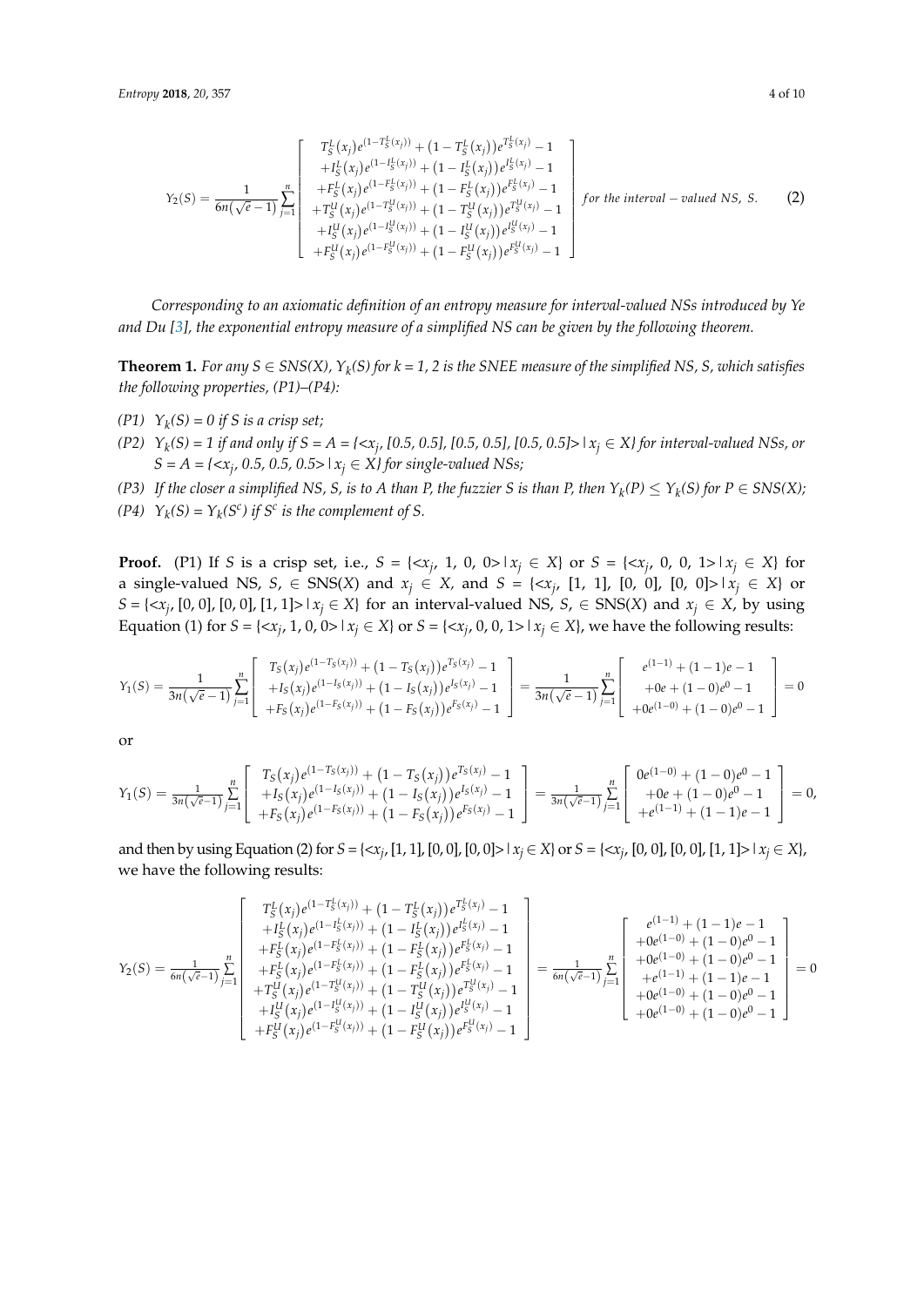or

$$
Y_2(S) = \frac{1}{6n(\sqrt{e}-1)} \sum_{j=1}^n \begin{bmatrix} T_S^L(x_j)e^{(1-T_S^L(x_j))} + (1-T_S^L(x_j))e^{T_S^L(x_j)} - 1 \\ +I_S^L(x_j)e^{(1-T_S^L(x_j))} + (1-I_S^L(x_j))e^{T_S^L(x_j)} - 1 \\ +F_S^L(x_j)e^{(1-T_S^L(x_j))} + (1-F_S^L(x_j))e^{T_S^L(x_j)} - 1 \\ +F_S^L(x_j)e^{(1-T_S^L(x_j))} + (1-T_S^L(x_j))e^{T_S^L(x_j)} - 1 \\ +T_S^L(x_j)e^{(1-T_S^L(x_j))} + (1-T_S^L(x_j))e^{T_S^L(x_j)} - 1 \\ +I_S^L(x_j)e^{(1-T_S^L(x_j))} + (1-I_S^L(x_j))e^{T_S^L(x_j)} - 1 \\ +I_S^L(x_j)e^{(1-T_S^L(x_j))} + (1-I_S^L(x_j))e^{T_S^L(x_j)} - 1 \\ +e^{(1-0)} + (1-0)e^0 - 1 \\ +e^{(1-0)} + (1-0)e^0 - 1 \\ +e^{(1-0)} + (1-1)e - 1 \end{bmatrix} = 0.
$$

(P2) Let us consider the following function:

$$
f(z_S(x_j)) = \frac{z_S(x_j)e^{1-z_S(x_j)} + (1-z_S(x_j))e^{z_S(x_j)} - 1}{\sqrt{e} - 1}
$$
 for  $x_j X$ . (3)

Differentiating Equation (3) with respect to  $z_S(x_j)$  and equating to zero, we can obtain the following results:

$$
\frac{\partial f(z_S(x_j))}{\partial z_S(x_j)} = e^{1 - z_S(x_j)} - z_S(x_j)e^{1 - z_S(x_j)} - e^{z_S(x_j)} + (1 - z_S(x_j))e^{z_S(x_j)} \n= (1 - z_S(x_j))e^{1 - z_S(x_j)} - z_S(x_j)e^{z_S(x_j)},
$$
\n(4)

$$
\frac{\partial f(z_S(x_j))}{\partial z_S(x_j)} = (1 - z_S(x_j))e^{1 - z_S(x_j)} - z_S(x_j)e^{z_S(x_j)} = 0 \text{ or } (1 - z_S(x_j))e^{1 - z_S(x_j)} = z_S(x_j)e^{z_S(x_j)}.
$$
 (5)

Then, the critical point of  $z_S(x_j)$  is  $z_S(x_j) = 0.5$  for  $x_j \in X$ .

Further differentiating Equation (4) with respect to  $z_S(x_j)$ , we get

$$
\frac{\partial^2 f(z_S(x_j))}{\partial (z_S(x_j))^2} = -e^{1-z_S(x_j)} - z_S(x_j)e^{z_S(x_j)} - e^{z_S(x_j)} + (z_S(x_j) - 1)e^{1-z_S(x_j)}.
$$
(6)

Thus, we can find

$$
\frac{\partial^2 f(z_S(x_j))}{\partial (z_S(x_j))^2} < 0 \text{ for } z_S(x_j) = 0.5 \text{ and } x_j X.
$$

Therefore,  $f(z_S(x_j))$  is a concave function and has the global maximum  $f(z_S(x_j)) = 1$  at  $z_S(x_j) = 0.5$ . Thus, the SNEE of a simplified NS, *S*, can be written as the following forms:

$$
Y_1(S) = \frac{1}{3n} \sum_{j=1}^{n} \left[ f(T_S(x_j)) + f(I_S(x_j)) + f(F_S(x_j)) \right] \text{ for the single } - \text{ valued NS, } S,
$$
 (7)

$$
Y_2(S) = \frac{1}{6n} \sum_{j=1}^n \left[ f(T_S^L(x_j)) + f(I_S^L(x_j)) + f(F_S^L(x_j)) \over + f(T_S^U(x_j)) + f(I_S^U(x_j)) + f(F_S^U(x_j)) \right]
$$
 for the interval – valued NS, S. (8)

Obviously,  $Y_k(S) = 1$  ( $k = 1, 2$ ) ⇔  $S = A = \{ \langle x_j, [0.5, 0.5], [0.5, 0.5], [0.5, 0.5] \rangle \mid x_j \in X \}$  for the interval-valued NSs, or *S* = *A* = {< $x_j$ , 0.5, 0.5, 0.5> |  $x_j \in X$ } for the single-valued NSs.

(P3) Based on Equation (4), there exists the following result:

$$
\frac{\partial f(z_S(x_j))}{\partial z_S(x_j)} = (1 - z_S(x_j))e^{1 - z_S(x_j)} - z_S(x_j)e^{z_S(x_j)}.
$$

For any  $z_S(x_j) \in [0, 1]$ ,  $f(z_S(x_j))$  is increasing when  $z_S(x_j) < 0.5$ , while  $f(z_S(x_j))$  is decreasing when  $z_S(x_j) > 0.5$ .

Obviously, the closer *S* is to *A* than *P*, the fuzzier *S* is than *P*, and then  $Y_k(P) \leq Y_k(S)$  ( $k = 1, 2$ ) for *S*, *P*  $\in$  SNS(*X*), and *x*<sub>*j*</sub>  $\in$  *X*.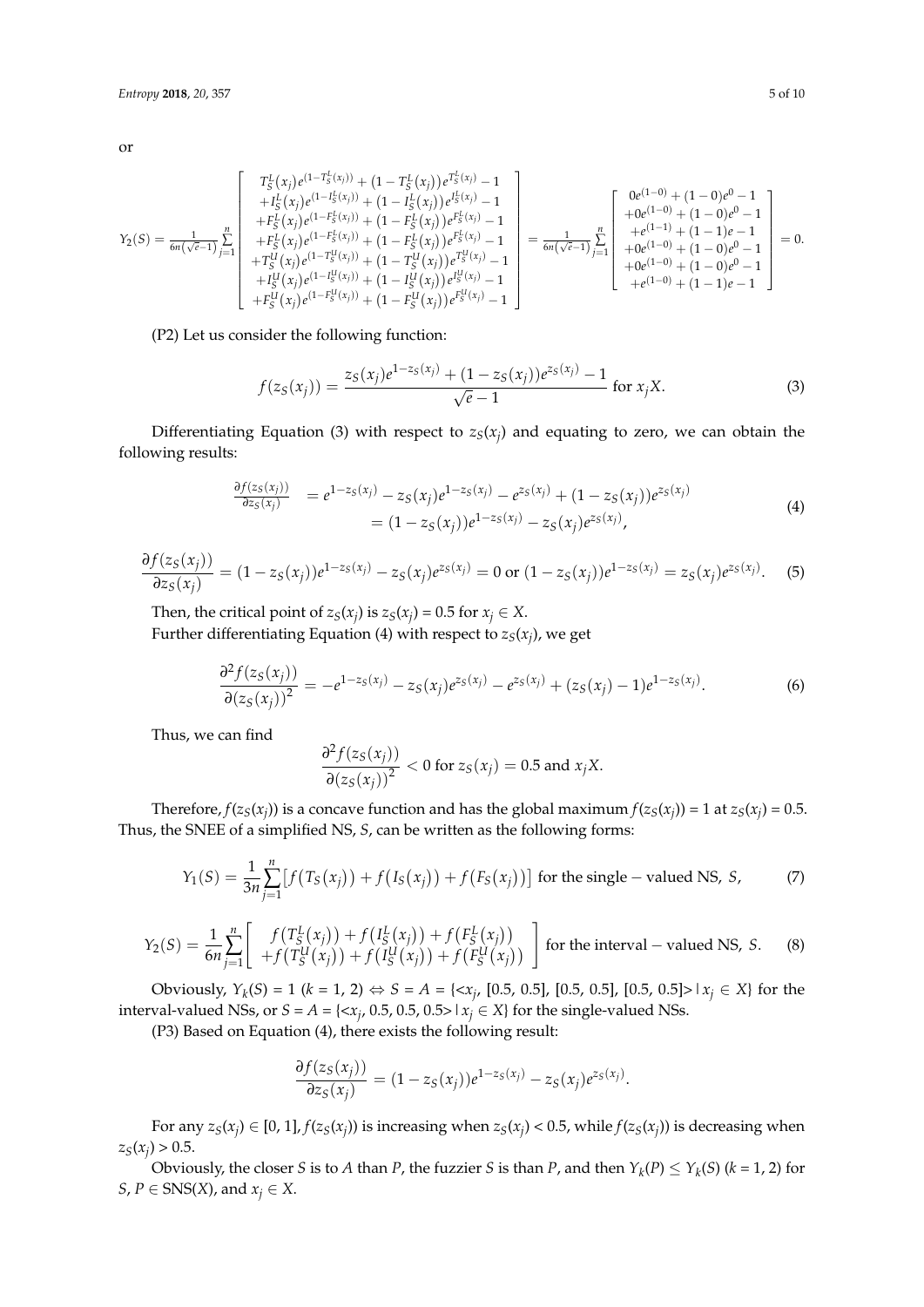(P4) Since the complement of the single-valued NS,  $S = \{ \langle x_j, T_S(x_j), I_S(x_j), F_S(x_j) \rangle \}$  $x_j \in X$ , is  $S^c = \{ \langle x_j, F_S(x_j), 1 - I_S(x_j), T_S(x_j) \rangle \mid x_j \in X \}$ , i.e.,  $(T_S(x_j))^c = F_S(x_j)$  and  $(I_S(x_j))^c = 1 - I_S(x_j)$  for  $x_j \in X$  and  $j = 1, 2, ..., n$ , and the complement of the interval-valued NS  $S = \{ \langle x_j, [T_S^L(x_j), T_S^U(x_j)], [I_S^L(x_j), I_S^U(x_j)], [F_S^L(x_j), F_S^U(x_j)] > |x_j \in X \}$  is  $S^c =$  $\{ \langle x_j, [F_S^L(x_j), F_S^U(x_j)], [1 - I_S^U(x_j), 1 - I_S^L(x_j)], [T_S^L(x_j), T_S^U(x_j)] > |x_j \in X \}$  (i.e.,  $[T_S^L(x_j), T_S^U(x_j)]^c =$  $[F_S^L(x_j), F_S^U(x_j)]$  and  $[I_S^L(x_j), I_S^U(x_j)]^c = [1 - I_S^U(x_j), 1 - I_S^L(x_j)]$  for  $x_j \in X$  and  $j = 1, 2, ..., n$ , then, we have  $Y_k(S^c) = Y_k(S)$  ( $k = 1, 2$ ), by using Equations (1) and (2).

This proves the theorem.  $\square$ 

It is worth noting that a single-valued NS is a special case of an interval-valued NS if there are  $T_S^L(x_j) = T_S^U(x_j) = T_S(x_j)$ ,  $I_S^L(x_j) = I_S^U(x_j) = I_S(x_j)$ , and  $F_S^L(x_j) = F_S^U(x_j) = F_S(x_j)$  in the interval-valued NS,  $S = \{ \langle x_j, [T_S^L(x_j), T_S^U(x_j)], [I_S^L(x_j), I_S^U(x_j)], [F_S^L(x_j), F_S^U(x_j)] > |x_j \in X \}$ . In this case, Equation (2) is reduced to Equation (1).

#### <span id="page-5-0"></span>**4. Comparison with Other Entropy Measures for Interval-Valued NSs**

Since a single-valued NS is a special case of an interval-valued NS corresponding to the equality of the two endpoints of the truth, indeterminacy, and falsity intervals in an interval-valued NS, this section only adopts an example from the literature [\[24\]](#page-9-5) in order to compare our proposed exponential entropy measures of simplified NSs with the entropy measures of interval-valued NSs introduced by Ye and Du [\[24\]](#page-9-5).

For convenience in our comparisons, we introduce various entropy measures of the interval-valued NS, *S*, given in previous articles [\[22](#page-9-3)[–24\]](#page-9-5) as follows:

$$
Y_3(S) = 1 - 2D_1(S, A) = 1 - \frac{1}{3n} \sum_{j=1}^n \left[ |T_S^L(x_j) - 0.5| + |T_S^U(x_j) - 0.5| + |I_S^L(x_j) - 0.5| + |I_S^U(x_j) - 0.5| + |I_S^U(x_j) - 0.5| + |F_S^U(x_j) - 0.5| \right],
$$
\n(9)

$$
Y_4(S) = 1 - 2D_2(S, A) = 1 - 2\left\{\frac{1}{6n} \sum_{j=1}^n \left[ \left(T_S^L(x_j) - 0.5\right)^2 + \left(T_S^U(x_j) - 0.5\right)^2 + \left(I_S^L(x_j) - 0.5\right)^2 + \left(I_S^U(x_j) - 0.5\right)^2 + \left(I_S^U(x_j) - 0.5\right)^2 + \left(F_S^U(x_j) - 0.5\right)^2 + \left(F_S^U(x_j) - 0.5\right)^2\right]\right\}^{1/2},
$$
\n(10)

$$
E_5(S) = 1 - 2D_3(S, A) = 1 - \frac{2}{3\pi} \sum_{j=1}^{n} \left\{ \max[|T_S^L(x_j) - 0.5|, |T_S^U(x_j) - 0.5|] + \max[|I_S^L(x_j) - 0.5|, |I_S^U(x_j) - 0.5|] \right\},\tag{11}
$$
\n
$$
|I_S^U(x_j) - 0.5| + \max[|F_S^L(x_j) - 0.5|, |F_S^U(x_j) - 0.5|] \right\},\tag{11}
$$

$$
Y_6(S) = 1 - 2D_4(S, A) = 1 - \frac{2}{n} \sum_{j=1}^{n} \max[\frac{1}{2}(|T_S^L(x_j) - 0.5| + |T_S^U(x_j) - 0.5|), \frac{1}{2}(|T_S^L(x_j) - 0.5| + |T_S^U(x_j) - 0.5|)]
$$
  
\n
$$
|I_S^U(x_j) - 0.5|), \frac{1}{2}(|F_S^L(x_j) - 0.5| + |F_S^U(x_j) - 0.5|)],
$$
\n(12)

$$
Y_7(S) = 1 - \frac{1}{2n} \sum_{j=1}^n \left\{ [T_S^L(x_j) + F_S^L(x_j)] | I_S^L(x_j) - (I_S^L(x_j))^c | + [T_S^U(x_j) + F_S^U(x_j)] | I_S^U(x_j) - (I_S^U(x_j))^c | \right\},
$$
(13)

$$
Y_8(S) = \frac{1}{n} \sum_{j=1}^n \frac{2 - |T_S^L(x_j) - F_S^L(x_j)| - |T_S^U(x_j) - F_S^L(x_j)| - |I_S^L(x_j) - I_S^U(x_j)|}{2 + |T_S^L(x_j) - F_S^L(x_j)| + |T_S^L(x_j) - F_S^L(x_j)| + |I_S^L(x_j) - I_S^U(x_j)|}.
$$
(14)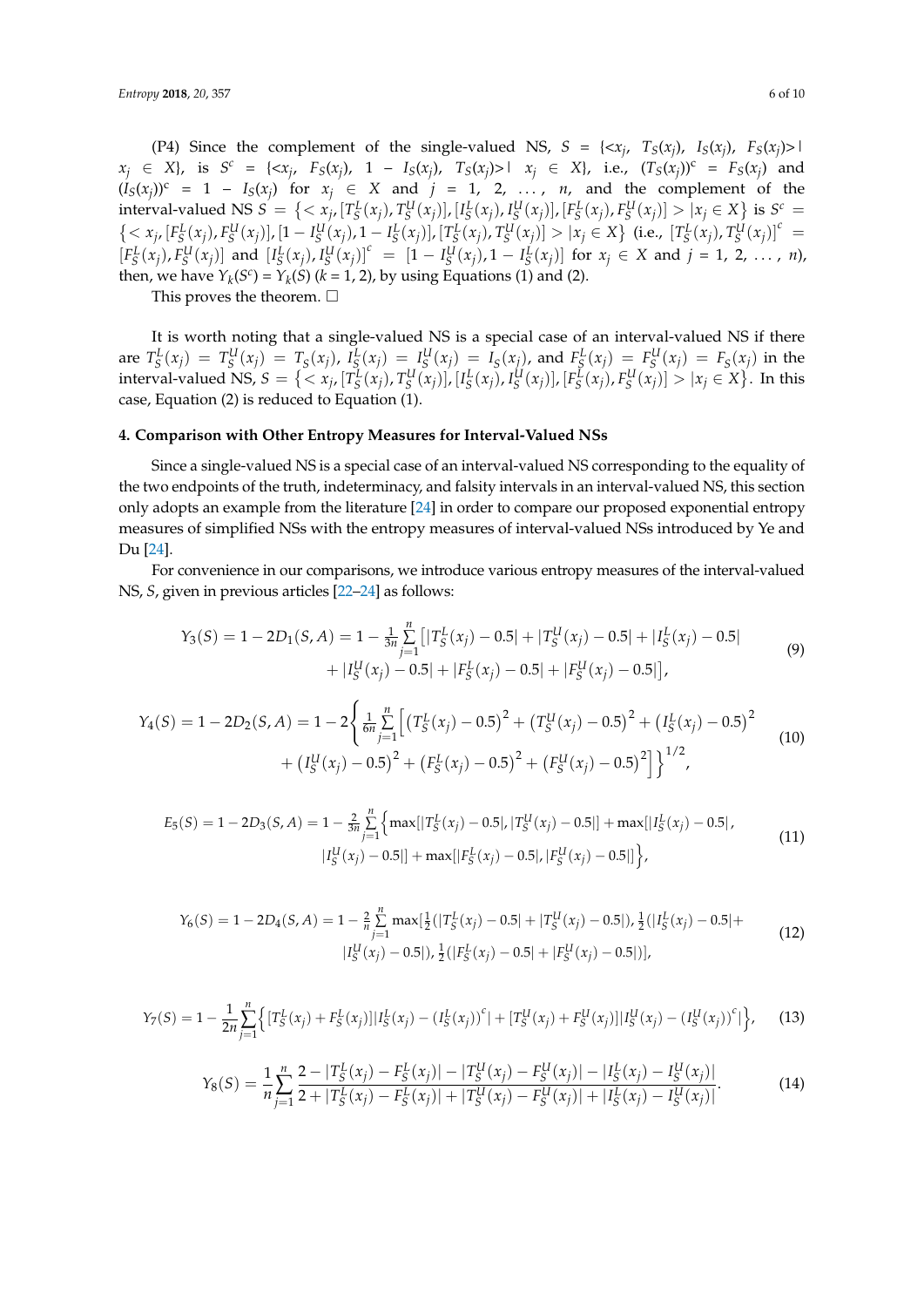**Example 1.** Let  $S = \{ \langle x_j, [T_S^L(x_j), T_S^U(x_j)], [I_S^L(x_j), I_S^U(x_j)], [F_S^L(x_j), F_S^U(x_j)] \rangle | x_j \in X \}$  be an interval-valued *NS in the finite universe set*  $X = \{x_1, x_2, \ldots, x_n\}$ . Then, we define the interval-valued NS, S<sup>n</sup>, for any positive *real number, n, as follows:*

$$
S^n = \left\{ \left\langle x_{j}, \left[ \left( T_S^L(x_j) \right)^n, \left( T_S^U(x_j) \right)^n \right], \left[ 1 - \left( 1 - I_S^L(x_j) \right)^n, 1 - \left( 1 - I_S^U(x_j) \right)^n \right], \left[ 1 - \left( 1 - F_S^L(x_j) \right)^n, 1 - \left( 1 - F_S^U(x_j) \right)^n \right] \right\rangle | x_j \in X \right\}.
$$
 (15)

*When we consider the interval-valued NS, S, in the finite universe set,*  $X = \{x_1, x_2, x_3, x_4, x_5\} = \{6, 7, 8, 9, 9, 10\}$ *10} as S = {<6, [0.1, 0.2], [0.5, 0.5], [0.6, 0.7]>, <7, [0.3, 0.5], [0.5, 0.5], [0.4, 0.5]>, <8, [0.6, 0.7], [0.5, 0.5], [0.1, 0.2]>, <9, [0.8, 0.9], [0.5, 0.5], [0, 0.1]>, <10, [1, 1], [0.5, 0.5], [0, 0]>}, S may be viewed as "large" in X, based on the characterization of linguistic variables corresponding to these operations* [\[24\]](#page-9-5)*: (1) S<sup>2</sup> may be considered as "very large"; (2) S<sup>3</sup> may be considered as "quite very large"; and (3) S<sup>4</sup> may be considered as "very very large". Thus, these operational results can be given by the interval-valued NSs, which are shown in Table [1](#page-6-1)*.

**Table 1.** Operational results of the interval-valued neutrosophic set (NS),  $S<sup>n</sup>$ , for  $n = 1, 2, 3, 4$ .

<span id="page-6-1"></span>

| $S^n$          | $x_1 = 6$                   | $x_2 = 7$                              | $x_3 = 8$                            | $x_4 = 9$                              | $x_5 = 10$                |
|----------------|-----------------------------|----------------------------------------|--------------------------------------|----------------------------------------|---------------------------|
| S              | $\langle x_1, [0.1, 0.2],$  | $\{x_2, [0.3, 0.5],\}$                 | $\langle x_3, [0.6, 0.7],$           | $\langle x_4,[0.8, 0.9],$              | $\langle x_5, [1,1],$     |
|                | $[0.5, 0.5]$ , $[0.6, 0.7]$ | $[0.5, 0.5]$ , $[0.4, 0.5]$            | $[0.5, 0.5]$ , $[0.1, 0.2]$          | $[0.5, 0.5]$ , $[0, 0.1]$ >            | $[0.5, 0.5]$ , $[0, 0]$ > |
| $S^2$          | $<$ 6, [0.01, 0.04],        | $<$ 7, [0.09, 0.25],                   | $<8$ , [0.36, 0.49],                 | $\langle 9, [0.64, 0.81],$             | <10, [1, 1]               |
|                | [0.75, 0.75]                | [0.75, 0.75]                           | [0.75, 0.75]                         | $[0.75, 0.75]$ ,                       | [0.75, 0.75]              |
|                | [0.84, 0.91]                | [0.64, 0.75]                           | [0.19, 0.36]                         | [0, 0.19]                              | [0, 0]                    |
| $S^3$          | $<$ 6, [0.001, 0.008],      | $<$ 7, $[0.027, 0.125]$ ,              | $\langle 8, [0.216, 0.343], \rangle$ | $\langle 9, [0.512, 0.729],$           | <10, [1, 1]               |
|                | [0.875, 0.875]              | $[0.875, 0.875]$ ,                     | [0.875, 0.875]                       | [0.875, 0.875]                         | $[0.875, 0.875]$ ,        |
|                | [0.936, 0.973]              | [0.784, 0.875]                         | [0.271, 0.488]                       | [0, 0.271]                             | [0, 0]                    |
| S <sup>4</sup> | $<$ 6, [0.0001, 0.0016],    | $\langle 7, [0.0081, 0.0625], \rangle$ | $<$ 8, [0.1296, 0.2401],             | $\langle 9, [0.4096, 0.6561], \rangle$ | <10, [1, 1]               |
|                | [0.9375, 0.9375]            | [0.9375, 0.9375]                       | [0.9375, 0.9375]                     | [0.9375, 0.9375]                       | [0.9375, 0.9375]          |
|                | [0.9744, 0.9919]            | [0.8704, 0.9375]                       | [0.3439, 0.5904]                     | [0, 0.3439]                            | [0, 0]                    |

From logical consideration and human intuition, the entropy measures of these interval-valued NSs are required to satisfy the ranking order  $Y_k(S) > Y_k(S^2) > Y_k(S^3) > Y_k(S^4)$  ( $k = 2-8$ ).

<span id="page-6-2"></span>Hence, these entropy measures are calculated by Equations (2) and (9)–(14) for these cases, and all the entropy measure values are given in Table [2.](#page-6-2)

| $Y_k$          | S      | $\mathcal{S}^2$ | $\mathcal{S}^3$ | $\varsigma^4$ |
|----------------|--------|-----------------|-----------------|---------------|
| Y <sub>2</sub> | 0.6954 | 0.5704          | 0.4189          | 0.3139        |
| $Y_3$ [24]     | 0.6067 | 0.3927          | 0.2794          | 0.2096        |
| $Y_4$ [24]     | 0.4450 | 0.3397          | 0.2332          | 0.1685        |
| $Y_5$ [24]     | 0.5467 | 0.3240          | 0.2084          | 0.1612        |
| $Y_6$ [24]     | 0.3000 | 0.2160          | 0.1322          | 0.0645        |
| $Y_7$ [22,24]  | 1.0000 | 0.5715          | 0.3581          | 0.2510        |
| $Y_8$ [23]     | 0.3365 | 0.2717          | 0.2662          | 0.2217        |

**Table 2.** Various entropy measure values of the interval-valued NSs.

In Table [2,](#page-6-2) all entropy measure values of *Y*2, *Y*3, *Y*4, *Y*5, *Y*6, *Y*<sup>8</sup> satisfy the required ranking order above, but the ranking order of  $Y_7$  may be unreasonable, since  $Y_7(S) = 1$ . Obviously, the proposed exponential entropy of simplified NSs can also conform to the above required ranking order, demonstrating its rationality and effectiveness.

## <span id="page-6-0"></span>**5. Decision-Making Example Based on Entropy Measures of Interval-Valued NSs and Comparison**

In this section, the proposed exponential entropy measure of simplified NSs is applied to multiple-attribute decision-making problems. In the decision-making process, the decision maker can imply his/her provision of more useful information from the alternative if the exponential entropy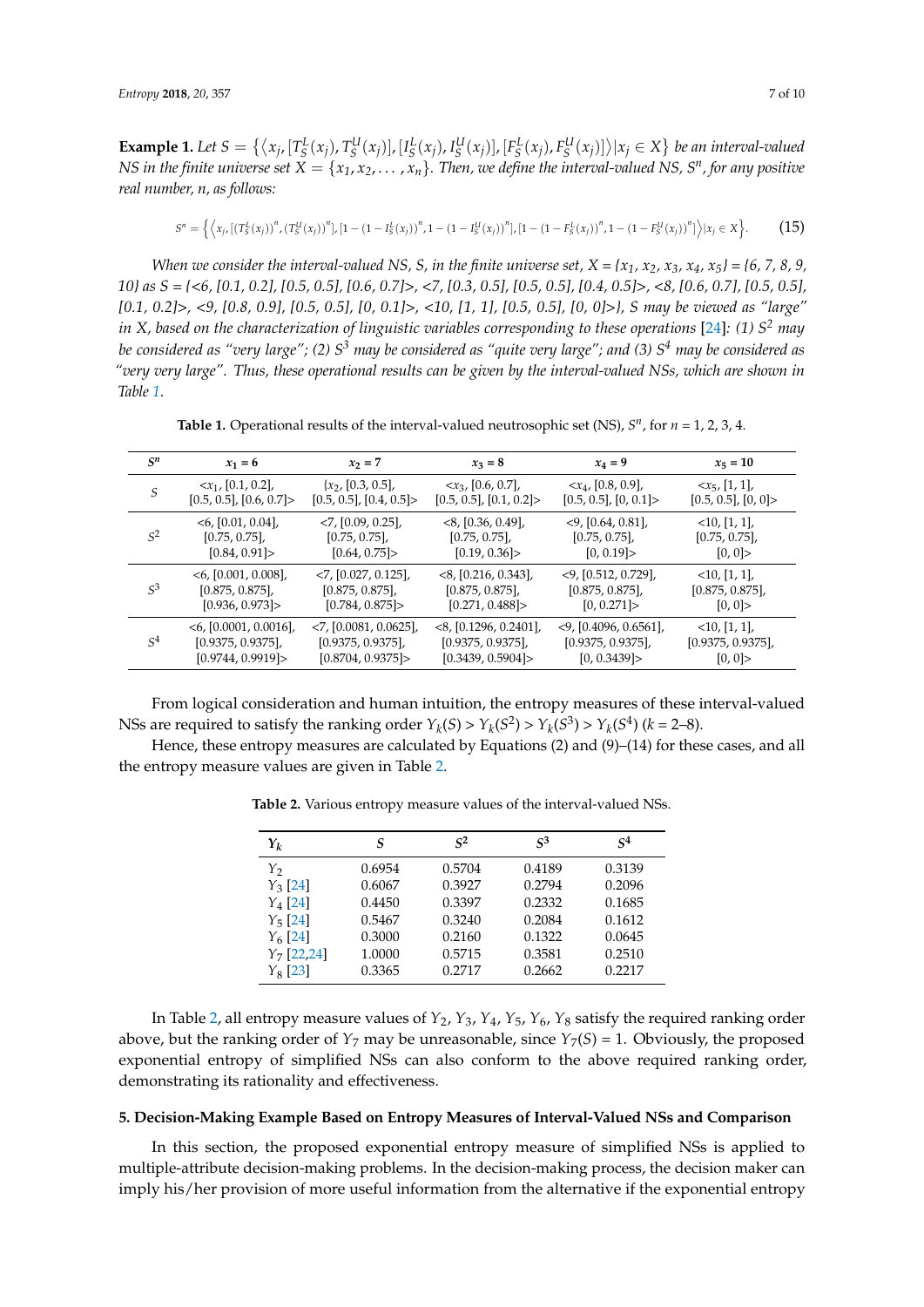value of some alternative across all attributes is smaller. Since the alternative, along with the smallest entropy value, can be considered as a significant preference and priority, we can determine the priority ranking of all alternatives, and the best one(s) corresponding to the exponential entropy values of simplified NSs (single-valued and interval-valued NSs).

For convenience in our comparisons, a decision-making example was adopted from Reference [\[24\]](#page-9-5), where an investment company wanted to invest a sum of money into the best project. Then, the four potential alternatives were considered for the investment projects of a car company  $(B_1)$ , a food company  $(B_2)$ , a computer company  $(B_3)$ , and an arms company  $(B_4)$ . According to the set of required attributes,  $C = \{C_1, C_2, C_3\}$ , where  $C_1$ ,  $C_2$ , and  $C_3$  denote the risk, the growth, and the environmental impact, respectively, the investment company made a decision from the set of four alternatives,  $B = \{B_1, B_2, B_3, B_4\}$ . The four alternatives (projects), according to the three attributes, were only evaluated by the form of interval-valued NSs, and then all evaluation values could be constructed as the following interval-valued NS decision matrix [\[24\]](#page-9-5):

$$
D = \begin{bmatrix} & \langle C_{1}, [0.4, 0.5], [0.2, 0.3], [0.3, 0.4] \rangle & \langle C_{2}, [0.4, 0.6], [0.1, 0.3], [0.2, 0.4] \rangle & \langle C_{3}, [0.7, 0.9], [0.2, 0.3], [0.4, 0.5] \rangle \\ & \langle C_{1}, [0.6, 0.7], [0.1, 0.2], [0.2, 0.3] \rangle & \langle C_{2}, [0.6, 0.7], [0.1, 0.2], [0.2, 0.3] \rangle & \langle C_{3}, [0.3, 0.6], [0.3, 0.5], [0.8, 0.9] \rangle \\ & \langle C_{1}, [0.3, 0.6], [0.2, 0.3], [0.3, 0.4] \rangle & \langle C_{2}, [0.5, 0.6], [0.2, 0.3], [0.3, 0.4] \rangle & \langle C_{3}, [0.4, 0.5], [0.2, 0.4], [0.7, 0.9] \rangle \\ & \langle C_{1}, [0.7, 0.8], [0.0, 0.1], [0.1, 0.2] \rangle & \langle C_{2}, [0.6, 0.7], [0.1, 0.2], [0.1, 0.3] \rangle & \langle C_{3}, [0.6, 0.7], [0.3, 0.4], [0.8, 0.9] \rangle \end{bmatrix}.
$$
 (16)

Then, the developed exponential entropy measure of simplified NSs was applied to the decision making problem, with information from an interval-valued NS.

Using Equation (2), we computed the exponential entropy values of interval-valued NSs for the four alternatives, which are shown in Table [3,](#page-7-0) and then we also calculated the entropy values of interval-valued NSs for the four alternatives through the entropy Equations (9)–(14) given in previous articles [\[22–](#page-9-3)[24\]](#page-9-5) for comparative convenience, as shown in Table [3.](#page-7-0)

|               | B <sub>1</sub> | B <sub>2</sub> | $B_3$  | $B_4$  | <b>Ranking Order</b>                |
|---------------|----------------|----------------|--------|--------|-------------------------------------|
| Y,            | 0.8165         | 0.7406         | 0.8429 | 0.3818 | $B_4 \succ B_2 \succ B_1 \succ B_3$ |
| $Y_3$ [24]    | 0.6333         | 0.5333         | 0.6556 | 0.4444 | $B_4 \succ B_2 \succ B_1 \succ B_3$ |
| $Y_4$ [24]    | 0.5654         | 0.4836         | 0.5972 | 0.3963 | $B_4 \succ B_2 \succ B_1 \succ B_3$ |
| $Y_5$ [24]    | 0.5111         | 0.4222         | 0.5333 | 0.3333 | $B_4 \succ B_2 \succ B_1 \succ B_3$ |
| $Y_6$ [24]    | 0.4333         | 0.3000         | 0.4667 | 0.2333 | $B_4 \succ B_2 \succ B_1 \succ B_3$ |
| $Y_7$ [22,24] | 0.4983         | 0.4933         | 0.5500 | 0.3817 | $B_4 \succ B_2 \succ B_1 \succ B_3$ |
| $Y_8$ [23]    | 0.5687         | 0.3640         | 0.5728 | 0.3818 | $B_4 \succ B_2 \succ B_1 \succ B_3$ |

<span id="page-7-0"></span>**Table 3.** Results and ranking orders of both the developed simplified neutrosophic exponential entropy (SNEE) measure and the existing various entropy measures of interval-valued NSs.

In Table [3,](#page-7-0) the priority ranking order of the four alternatives based on the developed SNEE measure,  $Y_2$ , was  $B_4 \succ B_2 \succ B_1 \succ B_3$ , corresponding to an ascending order of entropy values of *Y*<sub>2</sub>, where the symbol " $\succ$ " means "superior to". Obviously, the alternative, *B*<sub>4</sub>, was the best project, since the alternative with the lowest entropy value is considered as the best one.

All priority ranking orders of the four alternatives were identical, after comparing ranking results between the developed SNEE measure and various entropy measures of interval-valued NSs given in previous articles [\[22–](#page-9-3)[24\]](#page-9-5) as shown in Table [3.](#page-7-0) It is clear that the decision results indicate the effectiveness of the proposed SNEE measure in the decision-making application with information from an interval-valued NS. However, this study presents the SNEE measures, including single-valued and interval-valued neutrosophic exponential entropy measures, while previous articles only gave either single-valued neutrosophic entropy measures [\[22\]](#page-9-3) or interval-valued neutrosophic entropy measures [\[23,](#page-9-4)[24\]](#page-9-5). Obviously, this study not only enriches the theory of simplified neutrosophic entropy, but also provides a novel way of evaluating the entropy measure of simplified neutrosophic information.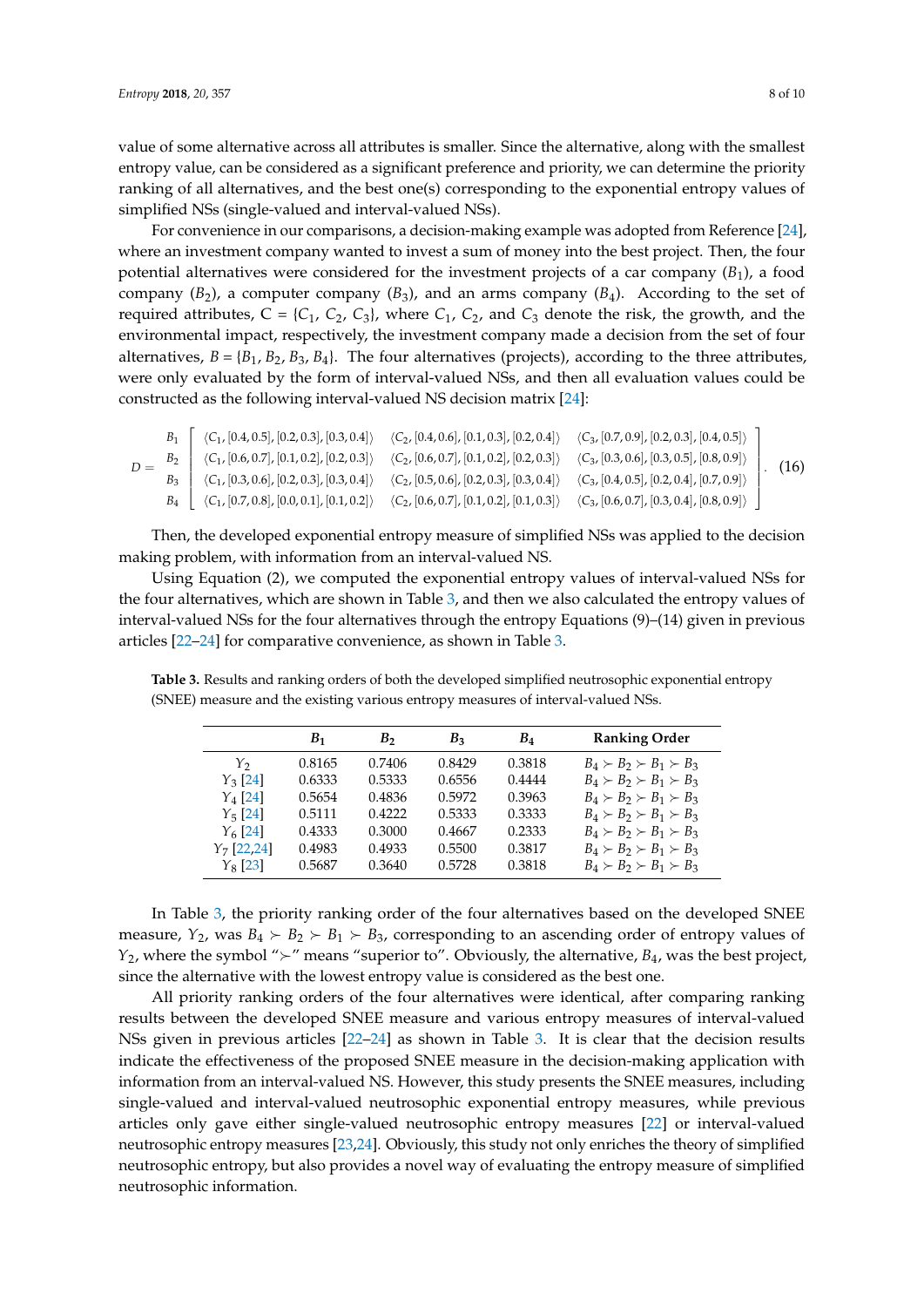## <span id="page-8-18"></span>**6. Conclusions**

This paper firstly proposed the exponential entropy measures of simplified NSs, including single-valued and interval-valued neutrosophic exponential entropy measures, based on the concept of fuzzy exponential entropy. Subsequently, the properties of the exponential entropy measures for simplified NSs were discussed based on an axiomatic definition of an entropy measure taken from Reference [\[24\]](#page-9-5), and then the proposed SNEE measure was compared with existing related entropy measures of interval-valued NSs through a numerical example, showing its effectiveness. Finally, the proposed SNEE entropy measure was applied to an actual multiple-attribute decision-making example, and then the feasibility and effectiveness of decision making in an interval-valued NS setting was demonstrated through the comparative analysis of the actual decision-making example. However, the proposed SNEE measure not only enriches the theory of simplified neutrosophic entropy, but also provides a novel way of measuring uncertain information in a simplified NS setting. In the future, we shall extend the proposed SNEE measure to propose a neutrosophic cubic exponential entropy measure, and determine its applications.

**Author Contributions:** J.Y. proposed the exponential entropy measures of simplified NSs and their proof; W.C. provided the actual decision-making example and comparative analysis; all authors wrote this paper together.

**Acknowledgments:** This paper was supported by the National Natural Science Foundation of China (No. 61703280).

**Conflicts of Interest:** The authors declare no conflict of interest.

## **References**

- <span id="page-8-0"></span>1. Zadeh, L.A. Probability measure of fuzzy events. *J. Math. Anal. Appl.* **1968**, *23*, 421–427. [\[CrossRef\]](http://dx.doi.org/10.1016/0022-247X(68)90078-4)
- <span id="page-8-1"></span>2. De Luca, A.S.; Termini, S. A definition of nonprobabilistic entropy in the setting of fuzzy set theory. *Inf. Control* **1972**, *20*, 301–312. [\[CrossRef\]](http://dx.doi.org/10.1016/S0019-9958(72)90199-4)
- <span id="page-8-2"></span>3. Pal, N.R.; Pal, S.K. Object background segmentation using new definitions of entropy. *IEEE Proc.* **1989**, *366*, 284–295. [\[CrossRef\]](http://dx.doi.org/10.1049/ip-e.1989.0039)
- <span id="page-8-3"></span>4. Verma, R.; Sharma, B.D. On generalized exponential fuzzy entropy. *Int. J. Math. Comput. Sci.* **2011**, *5*, 1895–1898.
- <span id="page-8-4"></span>5. Atanassov, K. Intuitionistic fuzzy sets. *Fuzzy Sets Syst.* **1986**, *20*, 87–96. [\[CrossRef\]](http://dx.doi.org/10.1016/S0165-0114(86)80034-3)
- <span id="page-8-5"></span>6. Atanassov, K.; Gargov, G. Interval-valued intuitionistic fuzzy sets. *Fuzzy Sets Syst.* **1989**, *31*, 343–349. [\[CrossRef\]](http://dx.doi.org/10.1016/0165-0114(89)90205-4)
- <span id="page-8-6"></span>7. Bustince, H.; Burillo, P. Entropy on intuitionistic fuzzy sets and on interval-valued fuzzy sets. *Fuzzy Sets Syst.* **1996**, *78*, 305–316.
- <span id="page-8-7"></span>8. Szmidt, E.; Kacprzyk, J. Entropy on intuitionistic fuzzy sets. *Fuzzy Sets Syst.* **2001**, *118*, 467–477. [\[CrossRef\]](http://dx.doi.org/10.1016/S0165-0114(98)00402-3)
- <span id="page-8-8"></span>9. Valchos, I.K.; Sergiadis, G.D. Intuitionistic fuzzy information—A pattern recognition. *Pattern Recognit. Lett.* **2007**, *28*, 197–206. [\[CrossRef\]](http://dx.doi.org/10.1016/j.patrec.2006.07.004)
- <span id="page-8-9"></span>10. Zhang, Q.S.; Jiang, S.Y. A note on information entropy measure for vague sets. *Inf. Sci.* **2008**, *178*, 4184–4191. [\[CrossRef\]](http://dx.doi.org/10.1016/j.ins.2008.07.003)
- <span id="page-8-10"></span>11. Ye, J. Two effective measures of intuitionistic fuzzy entropy. *Computing* **2010**, *87*, 55–62. [\[CrossRef\]](http://dx.doi.org/10.1007/s00607-009-0075-2)
- <span id="page-8-11"></span>12. Verma, R.; Sharma, B.D. Exponential entropy on intuitionistic fuzzy sets. *Kybernetika* **2013**, *49*, 114–127.
- <span id="page-8-12"></span>13. Verma, R.; Sharma, B.D. On intuitionistic fuzzy entropy of order-alpha. *Adv. Fuzzy Syst.* **2014**, *14*, 1–8.
- <span id="page-8-13"></span>14. Verma, R.; Sharma, B.D. R-norm entropy on intuitionistic fuzzy sets. *J. Intell. Fuzzy Syst.* **2015**, *28*, 327–335.
- <span id="page-8-14"></span>15. Ye, J. Multicriteria fuzzy decision-making method using entropy weights-based correlation coefficients of interval-valued intuitionistic fuzzy sets. *Appl. Math. Model.* **2010**, *34*, 3864–3870. [\[CrossRef\]](http://dx.doi.org/10.1016/j.apm.2010.03.025)
- <span id="page-8-15"></span>16. Wei, C.P.; Wang, P.; Zhang, Y.Z. Entropy, similarity measure of interval valued intuitionistic sets and their applications. *Inf. Sci.* **2011**, *181*, 4273–4286. [\[CrossRef\]](http://dx.doi.org/10.1016/j.ins.2011.06.001)
- <span id="page-8-16"></span>17. Zhang, Q.S.; Xing, H.Y.; Liu, F.C.; Ye, J.; Tang, P. Some new entropy measures for interval-valued intuitionistic fuzzy sets based on distances and their relationships with similarity and inclusion measures. *Inf. Sci.* **2014**, *283*, 55–69. [\[CrossRef\]](http://dx.doi.org/10.1016/j.ins.2014.06.012)
- <span id="page-8-17"></span>18. Smarandache, F. *Neutrosophy: Neutrosophic Probability, Set, and Logic*; American Research Press: Rehoboth, DE, USA, 1998.